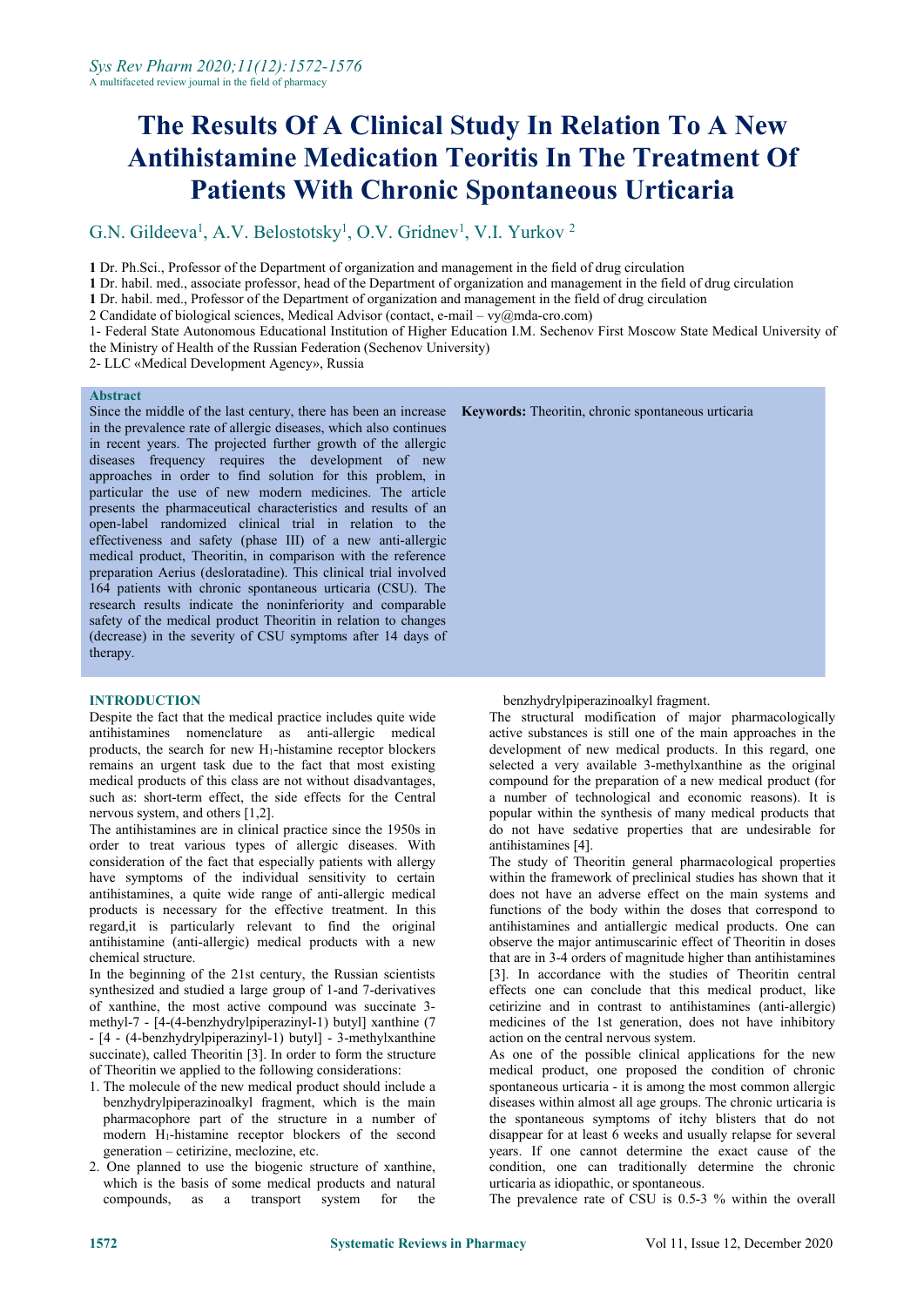## **The Results Of A Clinical Study In Relation To A New Antihistamine Medication**

## **Teoritis In The Treatment Of Patients With Chronic Spontaneous Urticaria**

population [5-7]. The Itches and blisters are the leading signs and symptoms of CSU. Sometimes, angioedema is the additional symptom. The patients with acute illness complain about sleep disorders (due to itches) and decreased activity in the daytime (due to the bad external view of blisters). These signs and symptoms lead to deterioration in the quality of life [8,9].

Within the registration procedure of a new medical product, one successfully conducted clinical trials (CI) of phases I-III, one can find the main results ofCI phase III below.

## **MATERIALS AND METHODS**

The purpose of the research was to maintain efficiency and safety assessment of the medical product Theoritin<sup>®</sup>  $(2 \text{ mg})$ tablets, ЗАО «ОХФК», Russia) in comparison with the medical product Aerius® (5 mg film-coated pills, Schering Plau Labo N.V., Belgium) among adult patients with CSU.

The design of study is a multi-center prospective open-label randomized trial in order to make the assessment of efficacy and safety. Clinical trial protocol №: TEORITIN-03, trial registration № 26, date of registration – 23.01.2017.

The study corresponds to the principles of the Declaration of Helsinki and GCP (Good Clinical Practice). The ethics committee examined and approved its Protocol and patient's informed consent. The study included a screening period of up to 7 days, a therapy period of 14 days, and a observation period of up to 8 days, the total time of patients participation constituted maximum 29 days. The study consisted of 5 visits – a screening visit, a visit for randomization/initiation of therapy, a visit for interim assessment of therapy efficiency, final therapy visit, and the final visit of observation period.

The study involved 164 patients, among them 161 completed all of its procedures. All the patients passed the briefing about the purpose and nature of the study, and signed the informed consent for participation in the study.

- **Key criteria of inclusion:**
- 2. Sterille women or women who use one or more barrier methods of contraception.
- 3. The absence of contraindications to the prescription of the test medical product/comparator agent.
- 4. The availability of clinical documentation, which confirms the duration of CSU for more than 6 weeks.
- 5. Patients with CSU within the period of disease recurrence.
- 6. Patients who have passed a "washout" period, during which it is forbidden to take any medical products.
- 7. Patients who suffer a condition of intermediate severity within the initial period.

## **Key criteria of non-inclusion:**

- 1. Clinically significant changes in the ECG.
- 2. Pregnant or nursing women.
- 3. Alcohol and / or drug addiction within the medical history.
- 4. The local or systemic viral and bacterial infections in 2 weeks before the screening.
- 5. Hypersensitivity to any components of the test medical product/comparator agent.
- 6. Lactose intolerance, lactase deficiency, glucose-galactose malabsorption.
- 7. Any cardiovascular, neurological, hepatic, renal, or other conditions in the medical history that may affect the absorption, metabolism, or excretion of the medical products under study.
- 8. The usage of ketoconazole, fluconazole, Itraconazole, or other azole antifungal medical products, or any macrolide antibiotics during the 2 months before the screening.
- 9. The local inhalation or systemic glucocorticoid therapy during 21 days before the screening period.
- ® (2 mg 10. The usage of deposited glucocorticosteroids in the period of 2 months before the screening.
	- 11. The usage of long-term antihistamines during 7 days before the first intake of the test medical product.
	- 12. The usage of leukotriene receptor blockers for 14 days before the first intake of the test medical product.

Patients who correspond to all the selection criteria passed the randomization procedure into 2 groups under a ratio of 1:1, and they got the prescription of medical product Theoritin ® at a dose of 4 mg as the study therapy. As a comparison therapy, there was a prescription of the medical product Aerius® at a dose of 5 mg. The intake of medical products under comparison was oral, once a day for 14 days.

In order to register the clinical symptoms and signs of CSU, the patients received a specially designed diary and they filled it on the daily basis. The assessment of treatment efficacy occurred after 1 and 2 weeks of the treatment.

## **Outcome measures**

The primary outcome measure of the therapy was the mean change in the severity assessment of itch (by the scale for severity assessment of symptoms and signs of CSU (**Total symptom score, (TSS)**), made in the morning/evening over the past 12 hours (AM/PM PRIOR TSS) during 14 days of therapy in comparison with the baseline level.

The secondary outcome measures included:

- The mean change in the morning/evening severity score of itch (AM/PM NOW TSS) during 14 days of therapy.
- The mean change in the severity of CSU by the scale for severity assessment of symptoms and signs of CSU on Day 7 and Day 14 of therapy.
- The overall assessment of CSU treatment efficacy on Day 7, Day 14, made by the researcher.
- The mean change in the 12-hour reflexive assessment of the effect on sleep and daily activities during 14 days of therapy.
- The frequency of the additional medical products use in order to relieve the condition.

### **The scale for severity assessment of symptoms and signs of CSU**

There is the calculation of points for each of the following symptoms and signs of CSU: skin itch, the number of urticary skin rashes (blisters), and the size of the largesturticary lesion.

| <b>Points</b>                       | Severity of skin itch                   | The number of urticarial rash | Size of the largest urticarial rash, (cm) |
|-------------------------------------|-----------------------------------------|-------------------------------|-------------------------------------------|
|                                     | Absent                                  | None                          |                                           |
|                                     | The condition of itch is light, clearly |                               |                                           |
| defined, but causes minimal concern |                                         | from 1 to $6$                 | $\leq 1,0$                                |
|                                     | and is easy to carry.                   |                               |                                           |
|                                     | The condition of itch is moderate,      | from $7$ to $12$              | $1,0-2,5$                                 |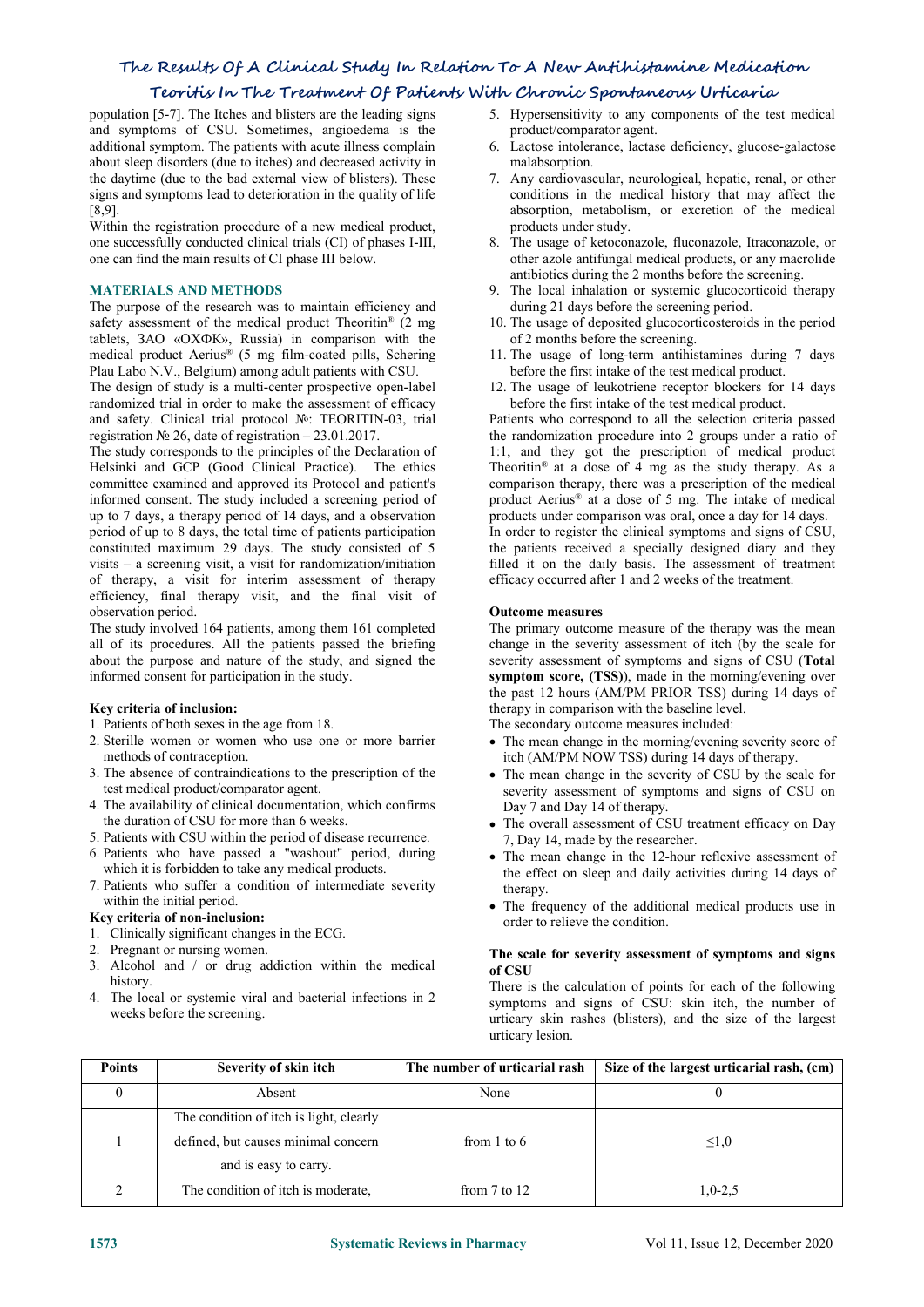## **The Results Of A Clinical Study In Relation To A New Antihistamine Medication Teoritis In The Treatment Of Patients With Chronic Spontaneous Urticaria**

| causes anxiety, but is possible to carry.                |        |
|----------------------------------------------------------|--------|
| The condition of itch is apparent,<br>difficult to bear. | ے ہے ' |

The patients assessed the severity of itch, the number of urticary rashes, and the size of the largest urticary rash in the previous 12 hours ((AM/PM PRIOR TSS)) and directly at the time of assessment (AM/PM NOW TSS) during all days of the study. The assessment occurred after the patient's awakening in the morning (before the medical product intake) and 12 hours later, in the evening, with a general assessment of all the parameters under evaluation.

Also, during all days of the study, patients were under reflexive assessment (for the previous 12 hours) of the impact on sleep (in the morning) and the impact on daily activities (in the evening) on the basis of scale for severity assessment of sleep disorders/daily activities:

- 0- no, sleep/daily activities are without disorders
- 1- light disorder
- 2- moderate disorder
- 3- apparent disorder

## **The severity assessment of CSU:**

The CSU severity assessment included the calculation of points by the assessment scale of the symptoms and signs. The sum from 0 to 3 points correspond to light severity level, 4-6 points – moderate severity level, 7-9 points – heavy severity level.

The researcher made the *overall assessment of therapy ef ectiveness* in accordance with the following scale:

- 1- no response (the symptoms have not changed or worsened);
- 2- slight relief (there are symptoms that cause anxiety without noticeable improvement);
- 3- moderate relief (there are symptoms, but the condition slightly improved);
- 4- significant relief (there are symptoms, but they significantly improved, almost without reasons for concern);
- 5- full response (no symptoms).

## **Security evaluation criteria**

The assessment in relation to safety and tolerance of the drug occurred by the frequency and severity of adverse events (AE). All performance and safety data passed statistical processing by means of NCSS 11.0 software.

## **RESEARCH RESULTS**

## **Efficiency**

There was the statistical analysis of efficacy within the ITT population (163 patients: 81 patients in group T (Theoritin) and 82 patients in group R (Aerius)) and within the PP population (161 patients: 80 patients in group T and 81 patients in group R).

The diagnosis of physical, chemical, environmental and other causes of CSU among the patients under study showed no indications of them, which helped to make the accurate diagnosis. In particular, the medical records of patients included information about skin tests with non-infectious allergens or information about examinations of specific class E immunoglobulins for certain most common allergens. The results of these tests were negative.

All the patients under randomization corresponded to the inclusion/non-inclusion criteria and were comparable in both groups by the analyzed initial parameters of the condition. The differences of the average values for these indicators between the groups are not statistically significant ( $p > 0.05$ ). The groups within both populations also were mainly in

balance by the main vital indicators, results of laboratory tests (clinical blood analysis, biochemical blood analysis, clinical urine analysis

In accordance with Protocol of the study, the primary outcome measure is the mean change in the severity score of itch condition (AM/PM PRIOR TSS) within 14 days of therapy in comparison with the baseline level on the basis of patient's diaries.

As a result of repeated measures analysis of variance in relation to the severity assessment of itch condition AM/PM PRIOR TSS during 14 days of therapy, there were no statistically significant differences between the groups of patients that that the medical product T and R ( $p=0.886$ ). Within the groups T and R, statistically significant differences were in the reflexive severity assessment of the itch condition during 14 days (p=0.000). There was a statistically significant decrease in the values of the reflexive severity assessment of the itch condition during 14 days.

The figure 1 shows the average values of the reflexive severity assessment of the itch condition.

### **Secondary outcome measures**

• The mean change in the morning/evening severity score of itch (AM/PM NOW TSS) during 14 days of therapy.

As a result of repeated measures analysis of variance, there were no statistically significant differences between the groups of patients who took the medical product T and R (p value=0.916).

• The mean change in the severity of CSU by the scale for severity assessment of symptoms and signs of CSU on Day 7 and Day 14 of therapy.

The statistical analysis showed no statistically significant differences between the groups of patients that take the medical product T and R ( $p = 0.888$ ). Within the groups T and R, statistically significant differences were in the severity assessment of the itch condition ( $p=0.000$ ). There was a statistically significant decrease in the severity of CSU on Day 7 and day 14 of the therapy in comparison with Day 0.

• The overall assessment of CSU treatment efficacy on Day 7, Day 14, made by the researcher.

The research analysis of overall therapy efficiency assessment on Day 7 did not reveal statistically significant differences between the groups of patients under the medical product T and R ( $p = 0.708$ ). The research analysis of overall therapy efficiency assessment on Day 14 also did not reveal statistically significant differences between the groups of patients under the medical product T and R ( $p = 0.078$ ).

• The mean change in the 12-hour reflexive assessment of the effect on sleep and daily activities during 14 days of therapy.

A repeated measures analysis of the effect variance on sleep during 14 days of therapy did not reveal statistically significant differences between the groups of patients under the medical product T and R ( $p = 0.920$ ). Within the groups T and R, statistically significant differences were in the severity assessment of the effect on sleep during 14 days (p=0.000). The analysis of the effect on daily activities did not reveal statistically significant differences between the groups of patients under the medical product T and R ( $p =$ 0.905).

 The frequency of the additional medical products intake in order to relieve the condition

During the study,2 patients from the main group and 4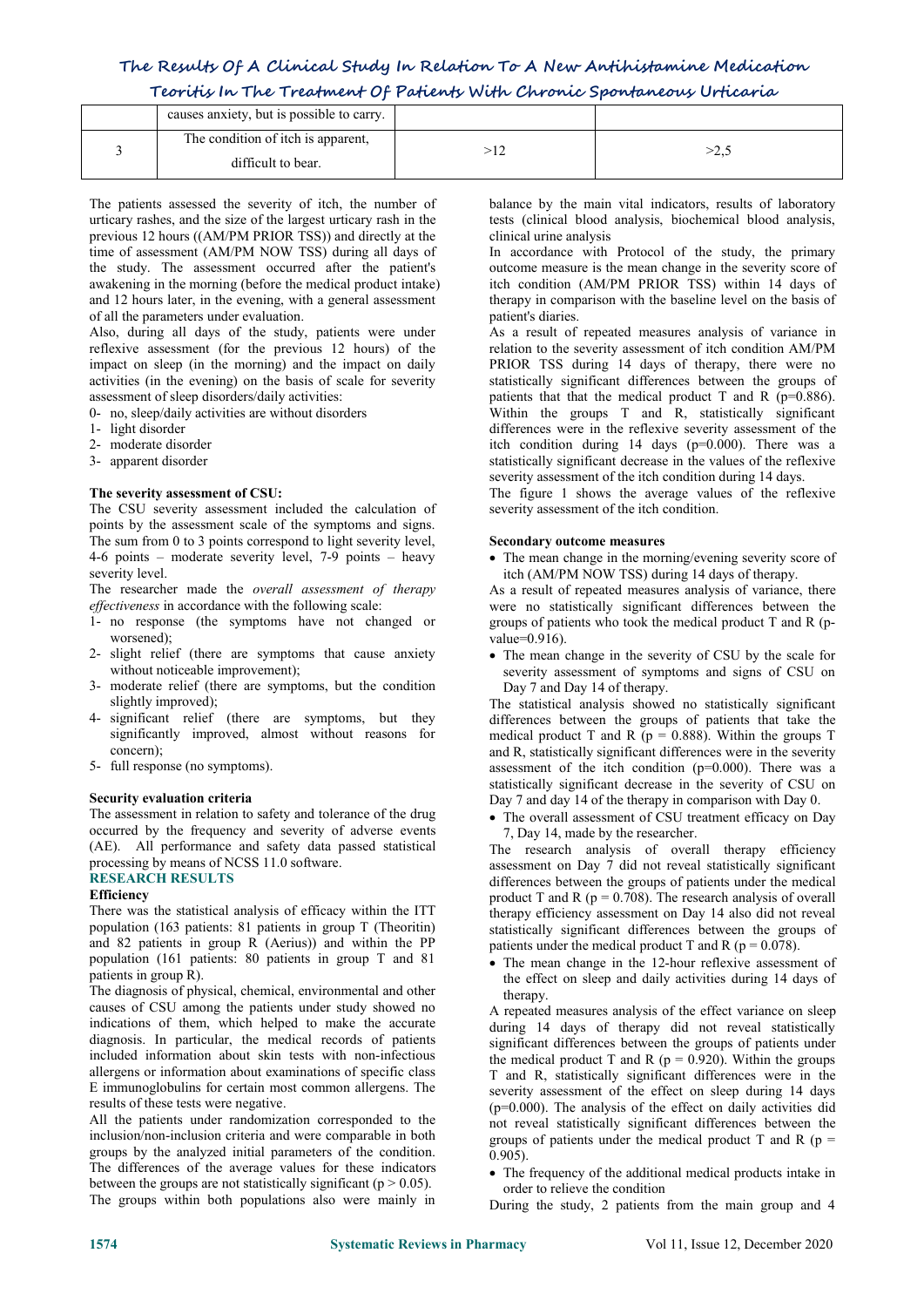## **The Results Of A Clinical Study In Relation To A New Antihistamine Medication Teoritis In The Treatment Of Patients With Chronic Spontaneous Urticaria**

patients from the control group took additional medical products in order to relieve the condition. There were no statistically significant differences between groups T and R  $(p>0.05)$ .

## **Security**

All registered adverse effects were under analysis. There was

products.

## **Physical examination, vital signs**

The results of the physical examination did not reveal any differences between the groups during any of visits under analysis. There were no statistically significant differences between the medical product under the study in terms of their



and their relationship with the use of the medical products under study.

Within the clinical trial there were 191 of AE (96 of AE in the group of patients under the research medical product Theoritin, and 95 of AE in the group of patients under the medical product Aerius). In total, 90 patients had AE (47 patients in the group with intake of medical product Theoritin and 43 patients in the group with intake of medical product Aerius).

Throughout the study, the intake of medical products under study was good within the group of patients. During the study, there were no registered cases of deaths, and there were no cases of serious adverse events (SAE).

The most common AE were deviations of laboratory parameters (clinical and biochemical blood tests, clinical urine analysis). One registered them on Visit 4. In accordance with the researchers, these deviations had amostly doubtful connection with the intake of medical

## **DISCUSSION AND CONCLUSIONS**

The chronic urticaria refers to a heterogeneous and widespread group of diseases. In accordance with modern international recommendations for the diagnosis and treatment of urticaria, the antihistamines are the first-line drugs (level of evidence 1++, recommendation level A) [10,11]. They block the action of mast cell mediators (prostaglandins, cytokines) the main effector cells in relation to target organs and receptors of IgE. The new antihistamines are essential for the treatment of patients with chronic urticaria, and should have a proven high effectiveness in symptoms relief of the disease and good tolerance even in case of increased doses without sedative effect.

The developed antihistamine Theoritin demonstrated good results within the framework of the study. In comparison with the popular and respective medication of desloratadine (Aerius), one found that the treatment groups under analysis were comparable both in terms of the main and additional effectiveness parameters.

For the primary outcome measure, the lower limit of 95% CI for the difference in the mean values of AM/PM PRIOR TSS of the main and control groups constituted -0.177, this value does not cross the limit of noninferiority -0.74, which

effect on vital indicators of heart rate, respiratory rate, systolic blood pressure, diastolic blood pressure and body temperature  $(p>0.05)$ . It allows us to assume that the intake of the medical product Theoritin is comparable to the intake of the medical product Aerius by these parameters.

### **The indicators ofclinical, biochemical blood tests, clinical urine analysis**

On the basis of the results obtained both at Visit 1 and at Visit 4, there were observations of minor hematological abnormalities, as well as deviations in the clinical urine analysis among patients of both groups with a similar frequency, which were random and not clinically significant in accordance with the researchers (p0, 05).

## **ECG**

On the basis of ECG there were no statistically significant differences between groups T and R ( $p$  > 0.05).

## **Figure 1.** Severity of skin itch (AM/PM PRIOR TSS)

indicates the noninferiority (**non inferiority**) of the study medical product Theoritin in comparison with the medical product Aerius in relation to the severity of itch among the patients with CSU after 14 days of therapy. As for the secondary outcome measures, there were also no differences between the groups under comparison. In accordance with the results of the analysis, one can also conclude that the medical product Theoritin is safe because it has no severe negative effect by the results of the study in relation to laboratory and instrumental methods within the dynamics (before and after a course of medical product) and does not lead to negative changes in the organs and organ systems by physical examination. The medical product Theoritin does not have a significant effect on vital signs and is not worse in safety to the comparator agent Aerius.

Thus, in accordance with the results of the conducted clinical study, one can conclude that the medical product Theoritin has noninferiority in comparison with the medical product Aerius in terms of change (decrease) in the severity of itch among the patients with CSU after 14 days of therapy with the medical products under study.

### **CONCLUSION**